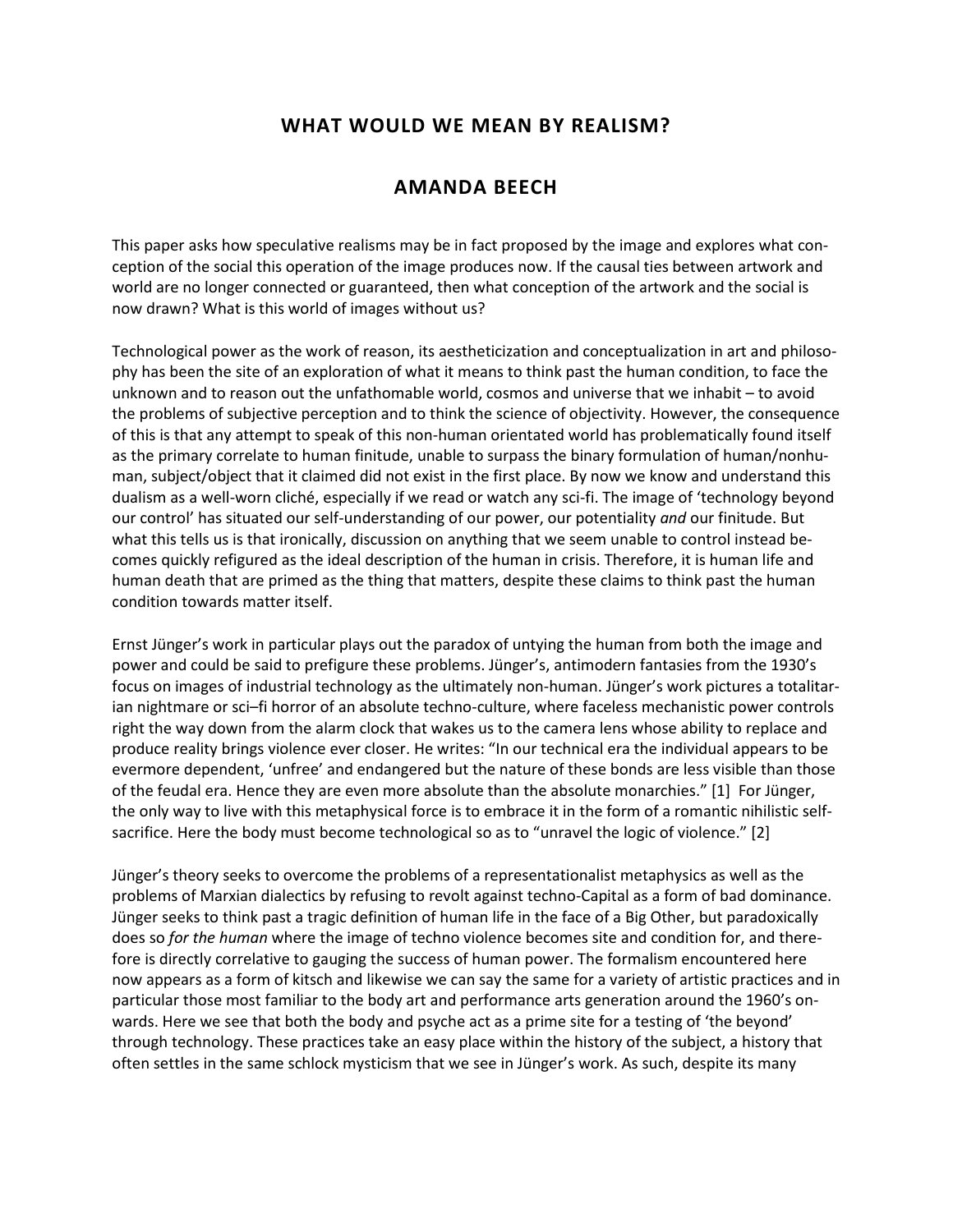claims to be speaking of a world beyond human control, we refer back to a binary formula of that mingles biology and techno-power in an aesthetics of mechanistic cool and abundant excess. Both the body and individual identity remain as the site for this figuration.

What we see emerging here is a central problem; the de-ontologised real of our reality, namely a conception of a post-metaphysical world, is correlated to the forces in our lives that we identify as dominant and pervasive, and beyond our mastery – effectively a matching up of empiricism with transcendence. In other arts practices, and in particular those that share the dialectical methods of Critical Theory, we have seen the identification with language itself as the place of the non-human, where language as our essential technology is understood as alienating and beyond our control, despite it being made by us. This paradox lays the heart of Adorno and Horkheimer's *Dialectic of Enlightenment*, where we see core connections between the image, its ability to manifest power and its (albeit) negatively construed correlation to reality. Adorno and Horkheimer's work looks to how this dimension of language-power figures a crude, barbaric and miasmic nature in a kind of post political reality that desublimates individual identities to the equivalence of an animalistic totality. The base of the operation is Hollywood, and as we know this highlights a deeper irony where these the two sides have shared a mutual popularization. Crucially, for Adorno and Horkheimer, a knowledge that knows the dialectic is capable of transcending the horrors of similitude, but it is here where this knowledge is expressed where we encounter a key problem. This is centrally because this knowledge is married to a form of mysticism, and significantly this is most evident when it comes to an understanding of art. Here arts re-politicized form is correlated to what is considered to be its essential nature, that is, arts politics is conditioned upon the natural ambiguity of the image.

Furthermore, it is important to dwell for a moment on the contradiction that this twofold status of the image produces. On the one hand the image is considered as the site of a constructed reality that takes the form of nature, and on the other hand it is considered as the means to transcending it. It is the prime symbolic referent to dominance and it has the ability to access a deeper unconditioned reality. To achieve this double operation the image is compelled to become the primary figure for a politics that it claimed it had no access to in the first place. It is asked to be both the guarantee and cause for political transformation. In thinking these asymmetrical demands together the image is mystified further towards a concept of a deeper concept – less nature. Problematically such a conception of the image can only serve to set of the limitations both for itself and politics.

But this problem of how an antihumanist realism can be thought in terms of the image can be does not end here. We see it in the problems of manufacturing the relativity of chaos in the world of the given where reality is represented to us very often in an aesthetics of dissonance, arrhythmic atonal music, base materialism, punk and other visions of excess. These images are first problematic because they are understood easily as genres, their dialectic form simultaneously figures the object of our constraint whilst being the key to our freedom: a nexus that figures the image as the space of torsion. This is opposite to the freedom its authors had hoped to access. But in addition to this, the image becomes an illustration of our relation to it. In aspiring to point to an unmeasured nature beyond us, a world that we cannot master, this image ends up as a weird reflection; the mirror of our nature. It finds its form in a Kantian-style psychosis of mimetic compulsive gestures that resides in the pleasure of a twisted and masochistic anthropocentricism. This image of world beyond us, in fact is a story that narrates our relationship to ourselves. The image can only be for us and by us. Here the big error is easy to spot: an ontological relativity is produced despite claiming its empirical impossibility.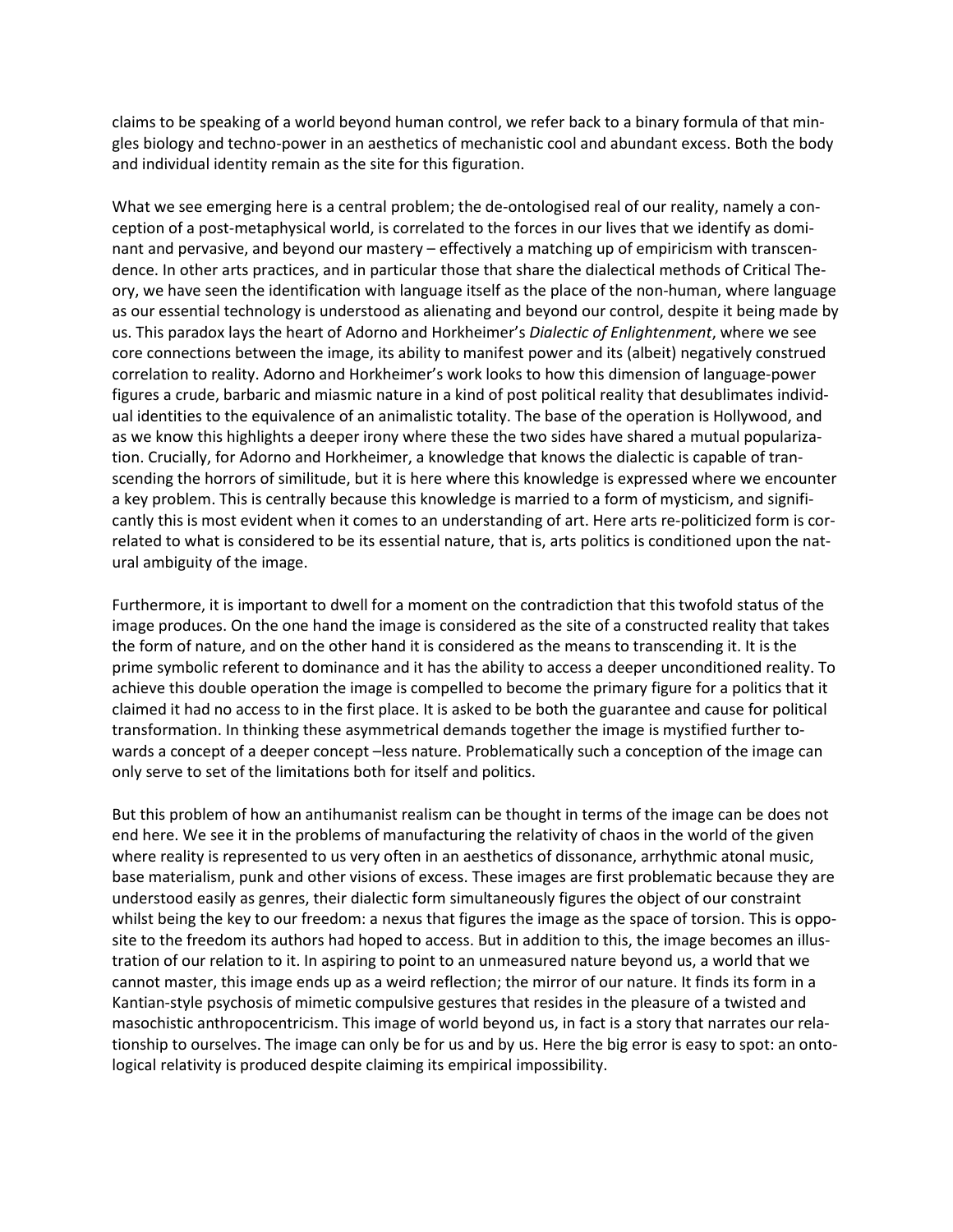To make some early conclusions:

1) These approaches to meaning is that they assume too quickly that the work of producing meaning is tied to a theory of causation.

2) At the same time and in direct contradiction to this, they assume that the image is naturally free.

If we take these two points together, the image can only be understood as mutually weak and special or evil and banal, a tool for power, but at the same time the figure for freedom. In this schema the last stop for the image is unreason. Ironically it is such a statement that has defined the conditions of arts politics for generations.

3) What is common and also worth focusing on when we look across these materialisms that try to think through the conditions of the world without us, is that they all are subtended by an impoverished theory of meaning. Here we begin to see in much sharper distinction between an image of knowledge that illustrates our relation to language as a form of knowledge and the intended but failed aim to think contingent reality.

Therefore, crucial to this paper is that we think past this problem and more urgently that we re-think the operations of the image that can get past this poor mode of illustration.

Our task therefore is neither to annihilate the image in the name of a true reality nor to assume the image has privileged access to it. To do this I want to draw upon some of the work of Quentin Meillassoux with attention to his arguments in the book, *After Finitude.* Of course if we mention the term politics, then a question of how we comprehend reality has at its center the question of causation, namely, how an understanding of reality might condition and refigure the world that we act within. Having established the landscape of representationalist and causal problems in the past few examples I have discussed, my central aim is to understand how meaning takes place, how words and language can be taken seriously without mapping a version of reality back onto the political or by mapping empirical claims to a transcendental reality. Rather, my aim is to understand how this has consequence for the political and to do this is to commit to a thinking of action through the unbinding of the relations of image, power, and reality.

Meillassoux's work describes a world of super-contingency where any concept of the world being 'for us' is denied and any conception of practical reason is undone. This is a world without guarantees; it means that we have a radical denial of perspective, relations, and consistency. It becomes impossible to subordinate means to ends and therefore threatens any investment in practical means. Instead Meillassoux proposes a truth that is correspondent with our reality, in as much as it guarantees the inability to produce a theory of meaning. "There is nothing beneath or beyond the manifest gratuitousness of the given – nothing but the limitless and lawless power of its destruction, emergence or persistence." [3] Here we enter the realm of hyper chaos where disorder no longer stands as the prime reality of existence, instead contingency is so radical that disorder can be destroyed by order in an equal contingency of order and disorder.

Meillassoux's work refuses to condition another form of access or connectivity, for he asks to us to remember that contingency is banal, since not only does knowing contingency not transcend contingency but for chaos "…to remain chaos, [it] cannot actually bring forth the unthinkable." [4]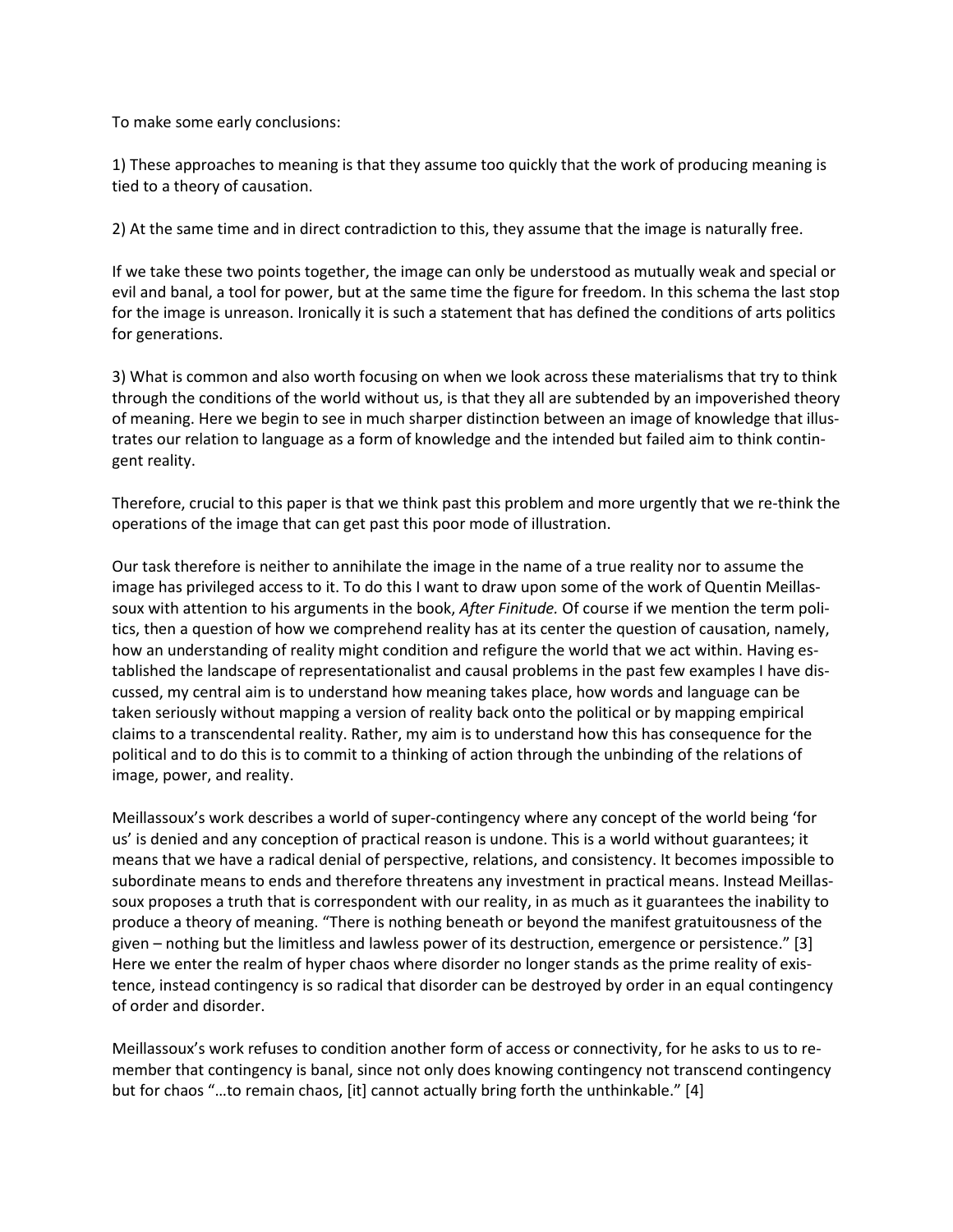So how does this mind independent reality, this description of a contingency that is absolute, have any connection to or place within the formation of politics? The question here then is how this thought of a time without us can be understood without handing back the statement itself to the primacy of the thought that thinks that time without us? On the other hand, what form of knowledge can recognize the primacy of contingency as a fact, without reducing absolute contingency to an object of knowledge? [5] The task now is to understand how Meillassoux's work has consequences for understanding both reason and the image.

## *Language without correlationalism*

A question of the politics of absolute contingency demands that we untie the question about what absolute contingency bears out in the political, from the question of what absolute contingency means 'for us'. We must then take this question from an antihumanist perspective. Reviewing Meillassoux's approach to language it is clear that whilst the representational faculty of the image is understood as inadequate to its object, the work of reason is capable of this adequation. Meillassoux contends, "a reality separate from the subject can be thought by the subject." [6]

Here Meillassoux takes us to the limits of meaning that are proven by scientific reason.

"The fact that I can't imagine the non-existence of subjectivity, since to imagine is to exist as a subject, does not prove it is impossible: I can't imagine what it is like to be dead, since to imagine it means we are still alive, but, unfortunately, this fact does not prove that death is impossible. The limits of my imagination are not the index of my immortality." [7]

These limits are not defined in tragic terms. This 'death as a fact' statement is not reflective of a mortality, or finitude, instead it situates a new potentiality for the work of reason. However, Meillassoux's dedication to scientific thought over a thinking of the image demonstrated in his clear distinction between reason and the imagination sets up a problem since it describes a return to the kind of idealism that he seeks to escape. This is where the thought of the fact of death acts as the fact of non-relationality – a transposition to the primacy of thought it. This idealism is underscored by his rejection of any analysis of how 'the world of the given' is conditioned through such statements, or how such statements emerge within it. Duly, this work creates urgency for a renewed attention to language, specifically this form of rational language and its operations, as well as how this connects to the manifest image. By looking to how meaning works in relation to facticity I hope to overcome the problems of idealism of a particular form of scientific thought as well as the censorship of the imagination that seems core to Meillassoux's argument. I'm not going to go into this in any great detail but in this final section, I'll sketch out a few points that move towards this. The first ties reason to cause, the second looks to absolute contingency as metaphor and the third identifies a heteronomy of reason and imagination.

First of all, the methods that Meillassoux's puts into practice point us to a divergent reading of the operations of reason. Meillassoux's logic is built on a literal approach to language, where facts are facts. Facts are taken seriously to the point that they exceed the subject who claims it. This literalism allows us to identify another form of adequation where reason operates as a form of action and force. Here, language succeeds in transcending the limits of the human and is not refigured back onto it. The work of Donald Davidson lubricates this observation, specifically his assertion that "reasons are as much causes of, as they are explanations for action." [8] Therefore, the make-up of this factual claim is action and reason, and these now appear unbound from a general principle of cause, because cause is simply the non-linguistic physical relation of these objects.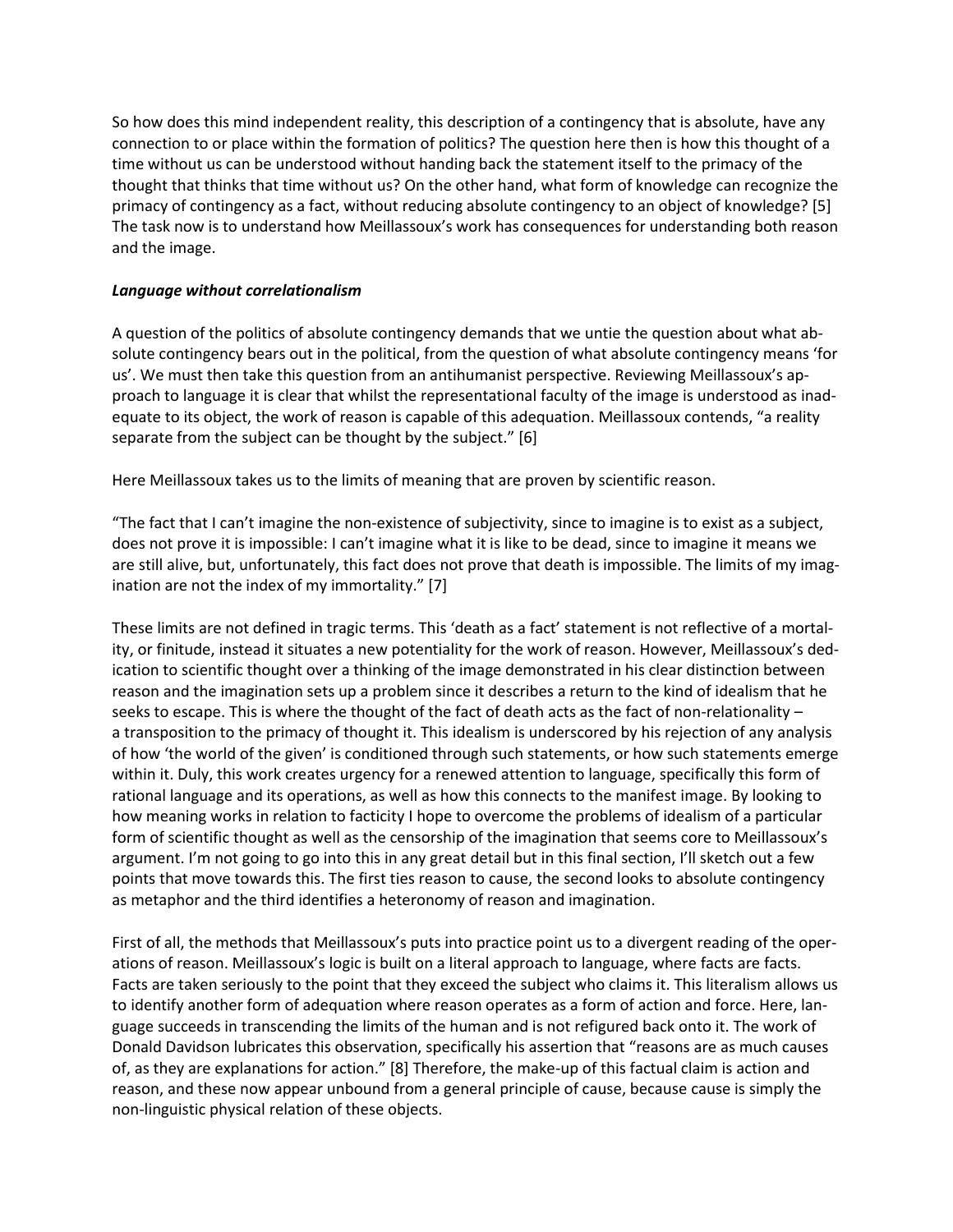Secondly, it is here where we could say that the work of Meillassoux's absolutism resides within the world of metaphor. According to Davidson, "metaphors mean what the words, in their most literal interpretation, mean, and nothing more." [9] And I think the same goes for Meillassoux – whether he likes it or not – since the thought of the absolute in Meillassoux relies upon the referential qualities of language, both to justify the fact of absolute contingency and equally to cause the unbinding that speculation requires. The reason that thinks the absolute nature of contingency makes absolute contingency the metaphor par excellence, and this metaphor in its absolute nature has to be understood literally. Therefore, whilst representationalism as a mode of producing meaning is limited in Meillassoux's argument, the meaning in its metaphoric operation is alive and well. This opens a vista of new possibilities, just as for Davidson, taking metaphors literally allows for new practices, understandings and meanings to be produced. It is through this metaphoric condition where I'd identify another kind of realism; a realism that produces a mix of the speculative (the might be) and the specific (the matter that is that speculation itself). "This is indeed a speculative thesis, (says Meillassoux) since we are not thinking an absolute, but it is not metaphysical, since we are not thinking any thing (entity) would be absolute." [10]

Thirdly, we must also remember that by Meillassoux's lights we would have to split reason and the imagination as categories that do not and will not meet. However, in thinking reason as cause, or the force of naming facticity we must not only consider the language operations of scientific statements in empirical terms but we must also how the site of the imagination names and produces these facts. Here we can think through how the thought that thinks fact operates in a new heteronomy that complicates any distinction between reason and the imagination, where this force has no will or essential direction, no referent or map, only terminus.

Any reconnection between reason and cause, and reason and the imagination might seem to replicate all of the problems I reviewed at the beginning of this paper. The former might fall back into a some form of instrumentalism and the latter might suggest a renewed focus on the subject, moving us from the problem of idealism of thought in Meillassoux, to another idealism: the subject that thinks thought. However, since there is no principle of cause at work here, there is also no ontology or objectifying concept that would ground these relations, and because we cannot tie this indistinction between reason and the imagination back to a coherent subjectivity that thinks it, since facts are unrelated to human will, we do not idealize either the subject as a thinking being, nor the thinking that is thought by it. There is no longer an image of reason that would operate as the delineation of our knowledge or our finitude and we can avoid the mistake that is to graft some image of our knowledge, as technological reason, at the center of our internal psychological fears or towards some externalizing force of secret dominance that this image may hold.

Taking this to artistic culture, we now can think about a radical untying of what we understand to be the necessary and the instrumental. Whilst Meillassoux's speculative materialism guarantees the unbinding of instrumental reason, the understanding of the condition of meaning and in particular not just what the image can mean but also what a conception of our reality without us means within the reality that we reside. This is a question of meaning without us, and the reconditioning of an understanding of language interpretation as being always already tied to our mind and body – this is an escape fro the circle of referents where art is understood as a personal message to us and a general message about us.

Rethinking art as a factually non-relational entity that is also capable of meaning shatters these habits and sets out to evacuate the genres that confuse themselves for a deeper and meaningful experience of a truth. It overcomes the kinds of banal mythologies and nostalgic horrors that recount that which exceeds us, and returns us to a face a different and truly alien world.